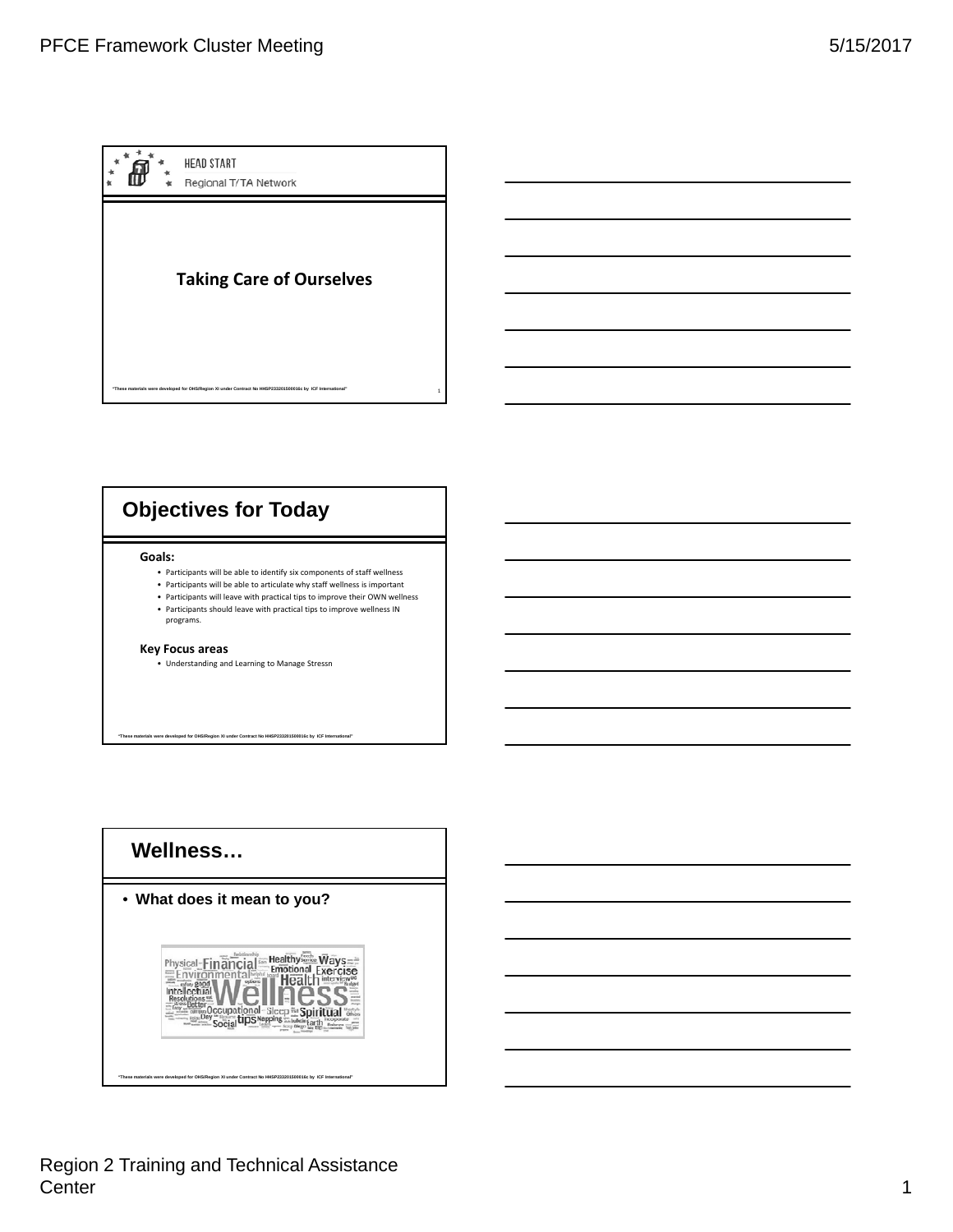



# **What is wellness?**

• A conscious, self-directed and evolving process of achieving full potential.

• Multi-dimensional and holistic, encompassing lifestyle, mental and spiritual wellbeing, and the environment.

• Positive and affirming

**Wellness is an active process. It requires awareness and directed, thoughtful attention to the choices we make.**

The National Wellness Institute. http://www.nationalwellness.org/index.php?id\_tier=2&id\_c=26 Retrieved December 14, 2012.

**"These materials were developed for OHS/Region XI under Contract No HHSP233201500016c by ICF International"** 

# **Today's workplace is impacted by**

- A larger number of workers with sedentary lifestyles and fast food habits potentially resulting in increased use of health services at an earlier age
- The Baby Boomers coming of age, experiencing more health needs and increasing use of health care services
- The Graying of America–people are living longer, utilizing more health care
- Workplace stress is at its highest level and getting higher; stress is a contributing factor/cause of many life illnesses
- Hospital and pharmaceutical costs are rising
- The Obesity Epidemic is at a national all time high; obesity often results from poor nutrition and inactivity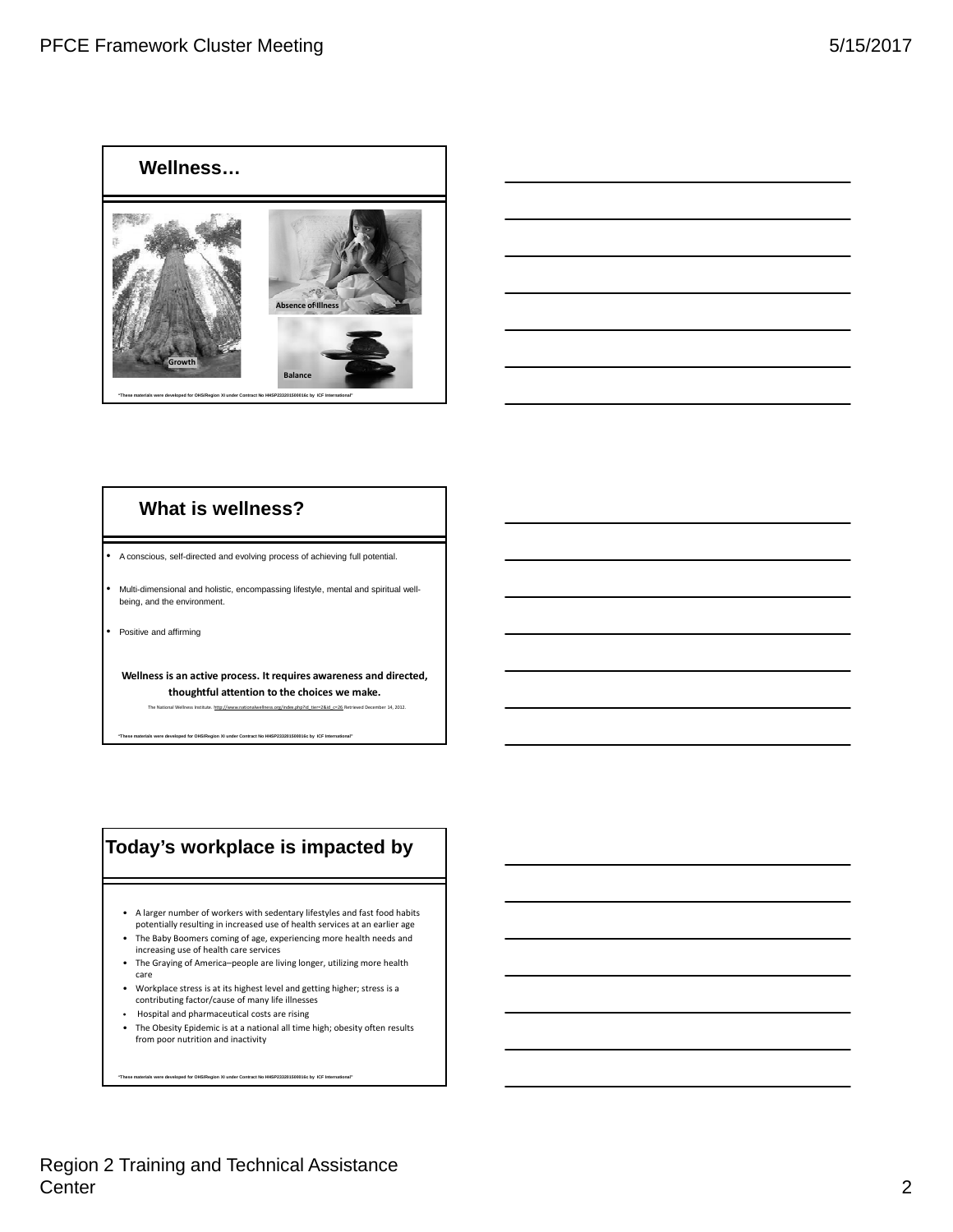





# **Common Sources of Stress**

- Financial stress
- Parenting
- Meeting basic needs
- Exposure to violence
- Loss or separation from a loved one
- Illness
- Demands of work or school
- Discrimination/ Prejudice
- Conflict with family or friends
- Childhood trauma

**"These materials were developed for OHS/Region XI under Contract No HHSP233201500016c by ICF International"** 

9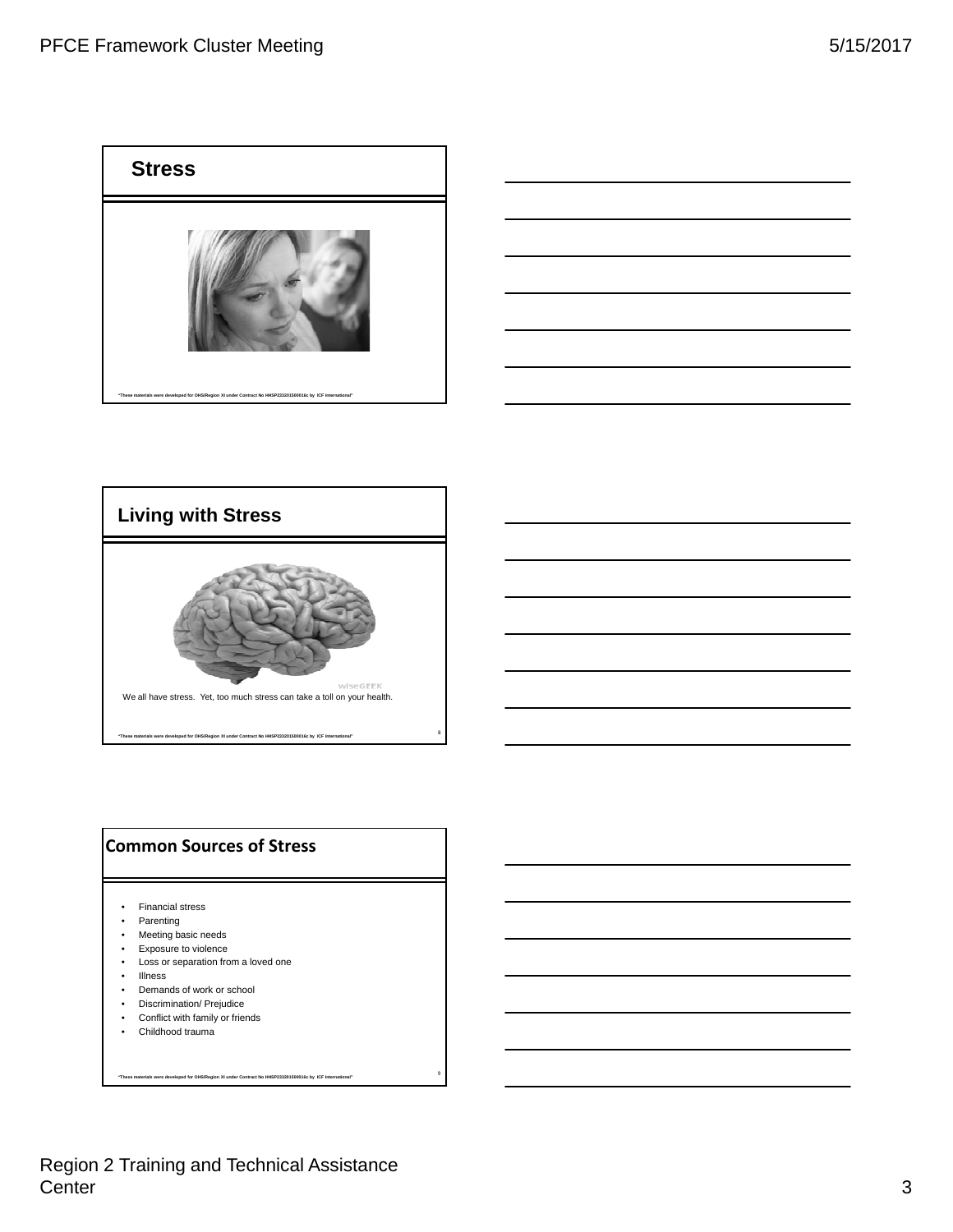| Common Symptoms                                                                                                                      |                                                                                                                                     |
|--------------------------------------------------------------------------------------------------------------------------------------|-------------------------------------------------------------------------------------------------------------------------------------|
| • Thinking (Cognitive)<br>Memory problems<br>a.<br>Inability to<br>b.<br>concentrate<br>c. Continuous worry<br>Racing thoughts<br>d. | • Feeling (Emotional)<br>a. Feeling down<br>b. Feeling overwhelmed<br>Irritability (short<br>C.<br>temper)<br>d. Inability to relax |
| "These materials were developed for OHS/Region XI under Contract No HHSP233201500016c by ICF International"                          | $10^{-1}$                                                                                                                           |

| • How Your Body Feels<br>Doing<br>(Behavior)<br>(Physical)<br>Increase / decrease<br>Excessive perspiration<br>a.<br>a.<br>/sweating<br>appetite<br>Chest pains/ heart rate<br>Nervous habits<br>$h_{-}$<br>b.<br>racing or rapid<br>Difficulty/irregular<br>C.<br>Frequent colds/illness<br>sleeping<br>C <sub>1</sub><br>Excessive use of alcohol,<br>$d_{-}$<br>Nausea, dizziness or<br>$d_{-}$<br>headaches<br>cigarettes or drugs<br>Often loosing your temper<br>e. | Common Symptoms |  |  |  |  |  |
|---------------------------------------------------------------------------------------------------------------------------------------------------------------------------------------------------------------------------------------------------------------------------------------------------------------------------------------------------------------------------------------------------------------------------------------------------------------------------|-----------------|--|--|--|--|--|
|                                                                                                                                                                                                                                                                                                                                                                                                                                                                           |                 |  |  |  |  |  |



# Region 2 Training and Technical Assistance Center **4**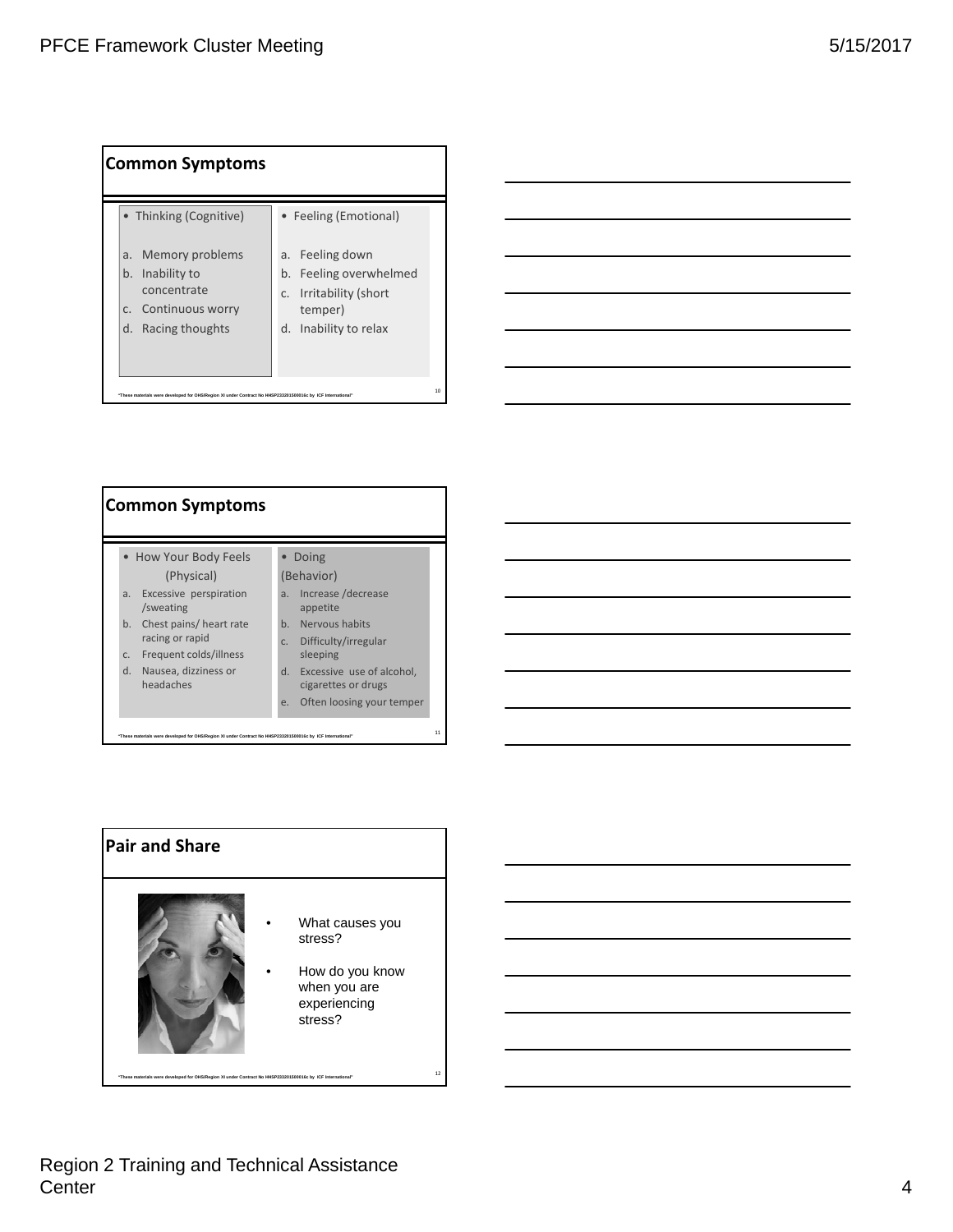#### **My role in Stress**

- Recognize the link between thoughts, behavior, and emotion
- Recognize your role in stress creation and reduction

# **The link between thoughts, behavior and emotion**

<sup>13</sup> **"These materials were developed for OHS/Region XI under Contract No HHSP233201500016c by ICF International"** 

Your thoughts impact your behavior:

<sup>14</sup> **"These materials were developed for OHS/Region XI under Contract No HHSP233201500016c by ICF International"** 

• Stress comes from the way we see or think about a situation



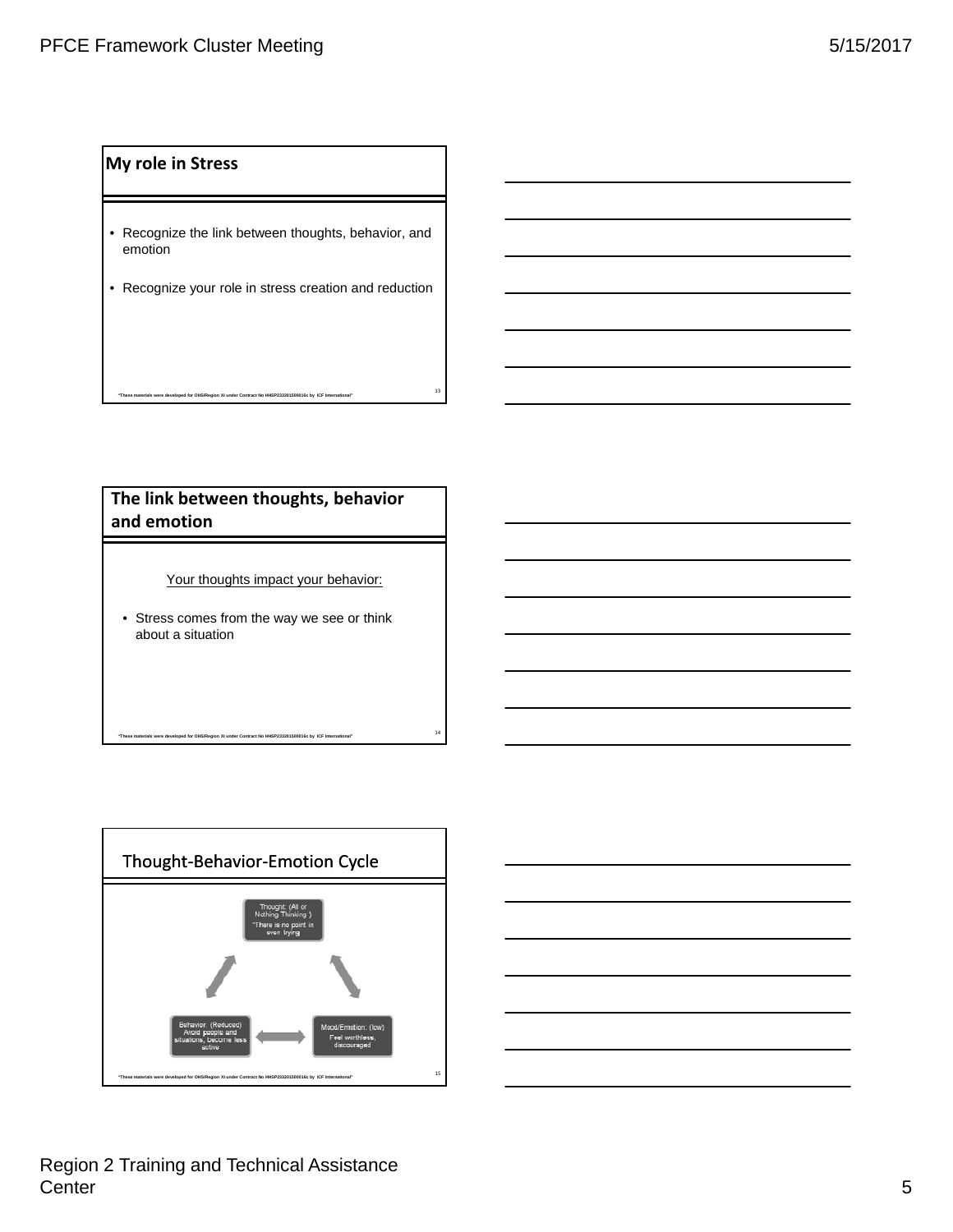#### **Unhelpful Patterns of Thinking**

- **All or nothing thinking** – "I am a total failure"
- **Should Statements** – "I should exercise. I shouldn't be so lazy."

en XI under Contract No HHSP233

• **Predicting the Future/ Catastrophizing** – "I'm going to get fired and then my whole life will be ruined forever."



#### **Strategies**

- Focus on what is in your control
	- a. Your reactions to events and people

- b. Your thoughts
- Put aside what is out of your control
	- a. How people respond to you
	- b. Other people's feelings
	- c. Substance use of others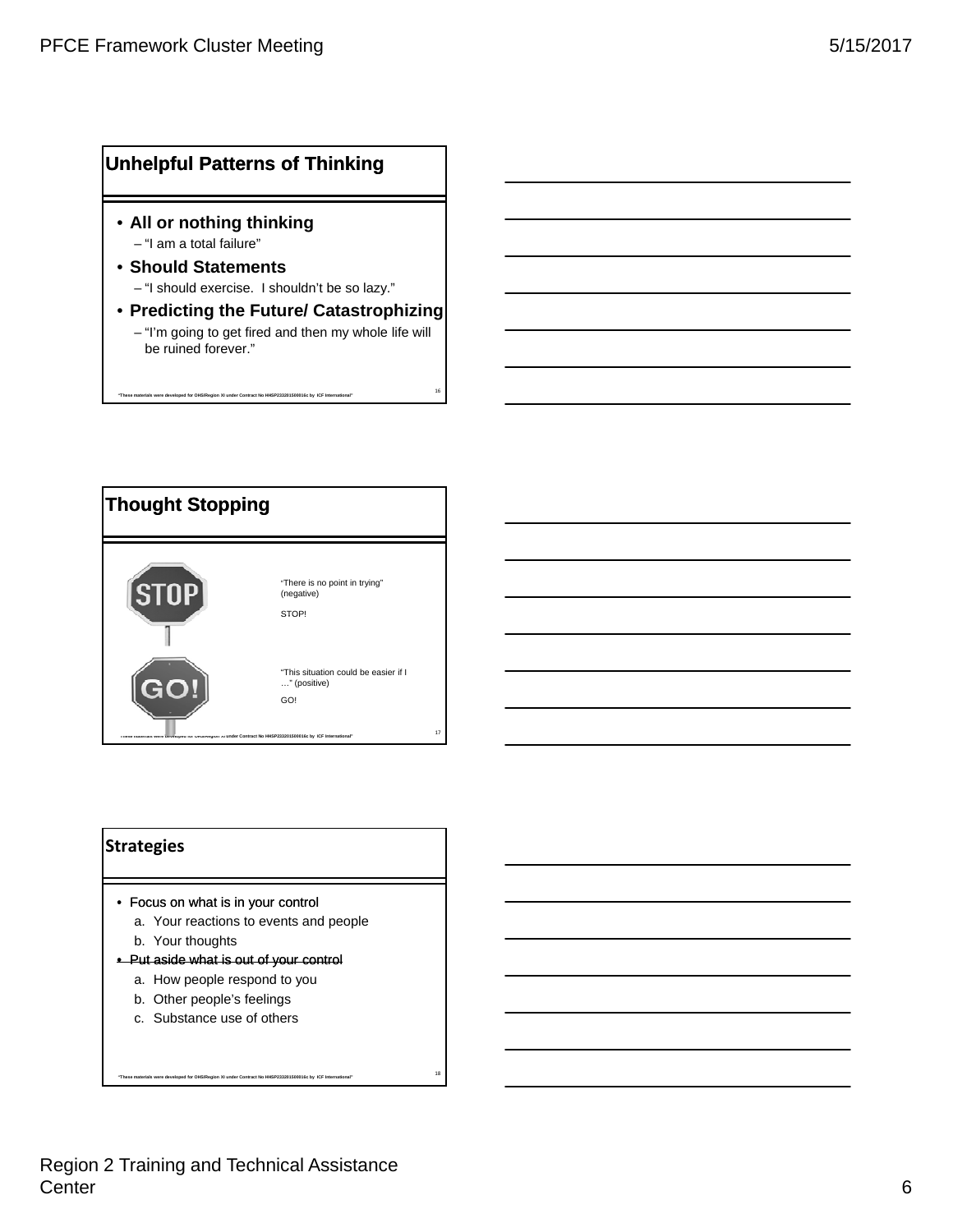





#### **Every Day Strategies to Reduce Stress**

- Eat well
- Drink plenty of water
- Sleep well
- Exercise
- Create time each day to relax
- Play with your children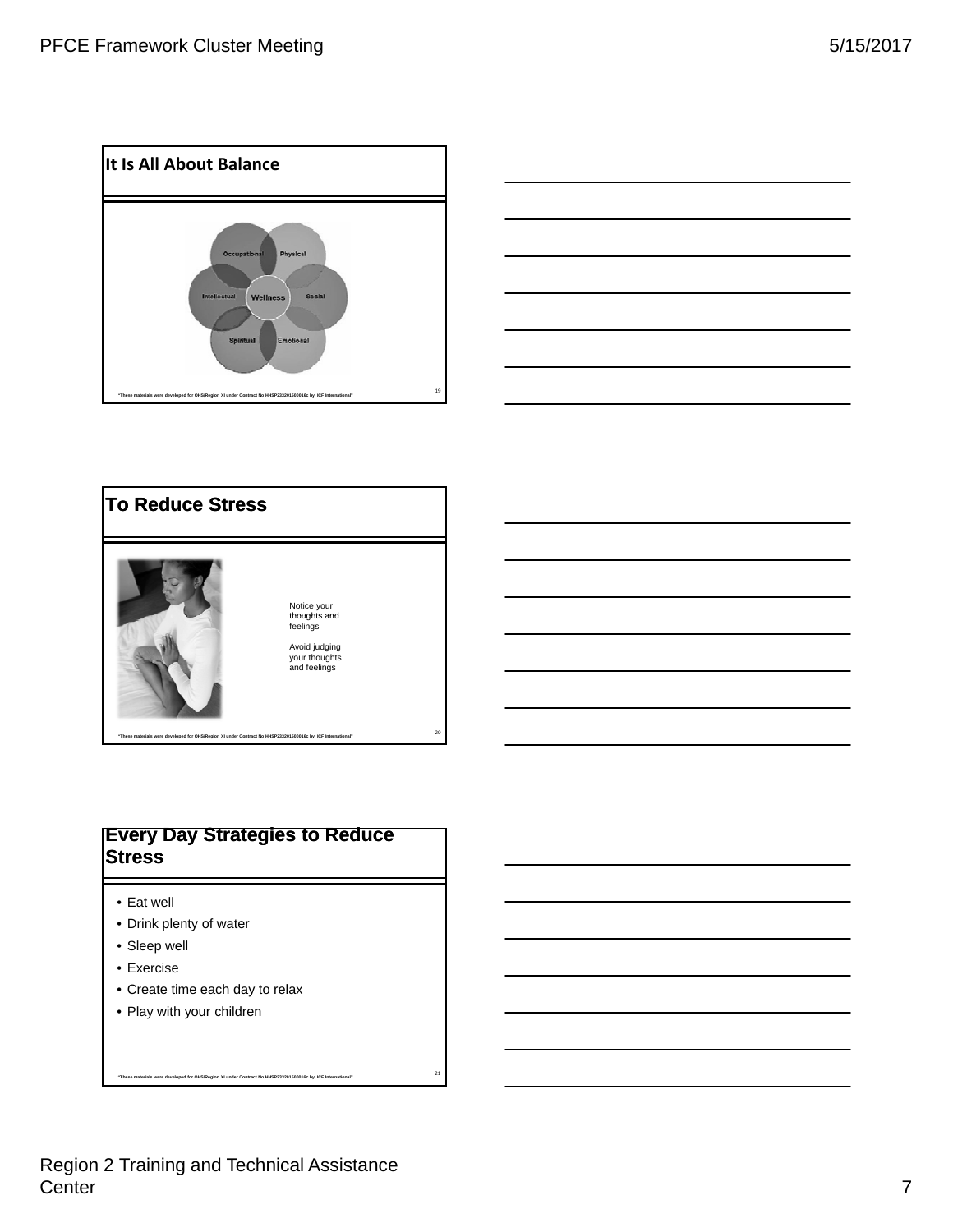#### **Relaxation Techniques Controlled or Deep Breathing**

- Focus on your breath
- Imagine your other thoughts floating away in a balloon or cloud



#### **Relaxation Techniques Progressive Muscle Relaxation**

- Tensing a group of muscles
- Hold in a state of extreme tension for a few seconds

<sup>23</sup> **"These materials were developed for OHS/Region XI under Contract No HHSP233201500016c by ICF International"** 

<sup>22</sup> **"These materials were developed for OHS/Region XI under Contract No HHSP233201500016c by ICF International"** 

• Relax the muscles

# **Relaxation Techniques Positive Self-Statements**

- I work hard
- I am smart
- I try my best
- I am a good parent